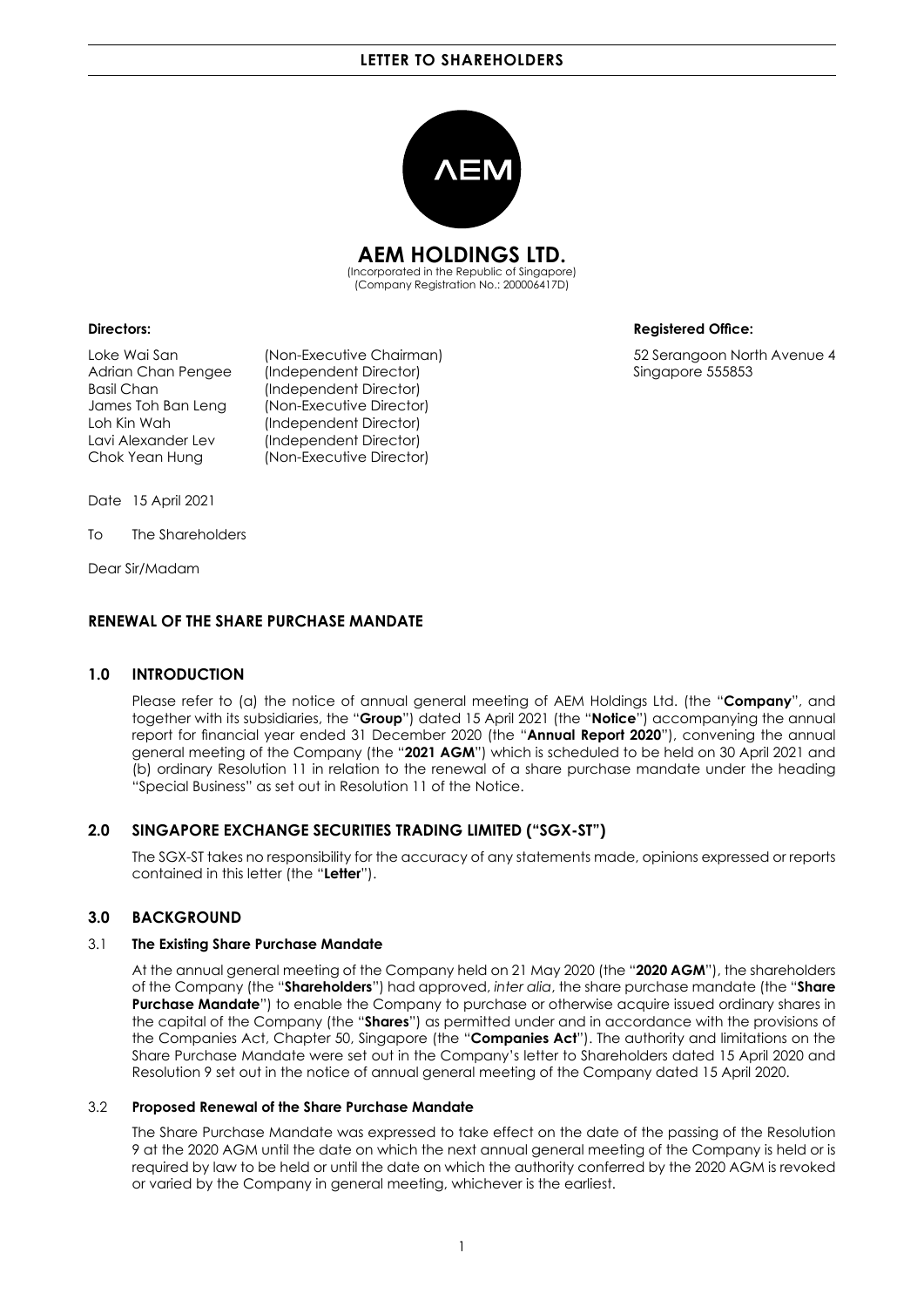# **LETTER TO SHAREHOLDERS**

As the Share Purchase Mandate granted at the 2020 AGM is due to expire on 30 April 2021 being the date of the forthcoming 2021 AGM, the Directors of the Company (the "**Directors**") as at the date of this Letter, will be seeking Shareholders' approval for the proposed renewal of the Share Purchase Mandate at the forthcoming 2021 AGM.

3.3 The purpose of this Letter is to provide Shareholders with information relating to the proposal for the renewal of the Share Purchase Mandate to be tabled at the 2021 AGM.

If approved by Shareholders at the 2021 AGM, the authority conferred by the Share Purchase Mandate will continue in force until the next annual general meeting (whereupon it will lapse, unless renewed at such meeting) or until it is varied or revoked by the Company in general meeting (if so varied or revoked prior to the next annual general meeting).

# **4.0 RENEWAL OF THE SHARE PURCHASE MANDATE**

### 4.1 **Rationale for the Share Purchase Mandate**

The rationale for the Company to undertake the purchase or acquisition of its Shares is as follows:

- (a) the Directors and Management are constantly seeking to increase Shareholders' value and to improve, *inter alia*, the return on equity of the Group. A share purchase at the appropriate price level is one of the ways through which the return on equity of the Group may be enhanced;
- (b) share purchases or acquisitions provide the Company with a mechanism to return surplus cash over and above the ordinary capital requirements, in an expedient and cost efficient manner. Share purchases or acquisitions also accord the Company with greater flexibility over its share capital structure and may, depending on market conditions and funding arrangements at the time, lead to an enhancement of the earnings per share and/or net tangible assets ("**NTA**") per share of the Company;
- (c) the Share Purchase Mandate will give the Company the flexibility to, subject to market conditions, undertake purchases or acquisitions of its shares at any time during the period that the Share Purchase Mandate is in force; and
- (d) shares purchased or acquired pursuant to the Share Purchase Mandate and which are held as treasury shares may be utilised by the Company in the manner provided in the Companies Act. A Share Purchase Mandate will allow the Directors to effectively manage and minimise the dilution impact (if any) associated with employee share schemes and shares issuance as consideration for merger and acquisition programs.
- 4.2 While the Share Purchase Mandate would authorise a purchase or acquisition of shares up to the 10% limit described in paragraph 4.3.1 below, Shareholders should note that purchases or acquisitions of shares pursuant to the Share Purchase Mandate may not be carried out to the full 10% limit as authorised and no purchases or acquisitions of shares would be made in circumstances which would have or may have a material adverse effect on the financial position of the Company or result in the Company being de-listed from the SGX-ST.
- 4.3 **Authority and Limits of the Share Purchase Mandate**. The authority and limitations placed on the share purchases or acquisitions of shares by the Company under the Share Purchase Mandate, if renewed at the 2021 AGM, are the same as previously approved by the Shareholders at the 2020 AGM, and are as summarised below:

#### 4.3.1 **Maximum Number of Shares**

Only shares which are issued and fully paid-up may be purchased or acquired by the Company. The total number of shares which may be purchased or acquired by the Company pursuant to the Share Purchase Mandate is limited to that number of shares representing not more than 10% of the total number of issued shares of the Company as at the date of the annual general meeting on which the renewal of the Share Purchase Mandate is approved. Any shares which are held as treasury shares will be disregarded for purposes of computing the 10% limit.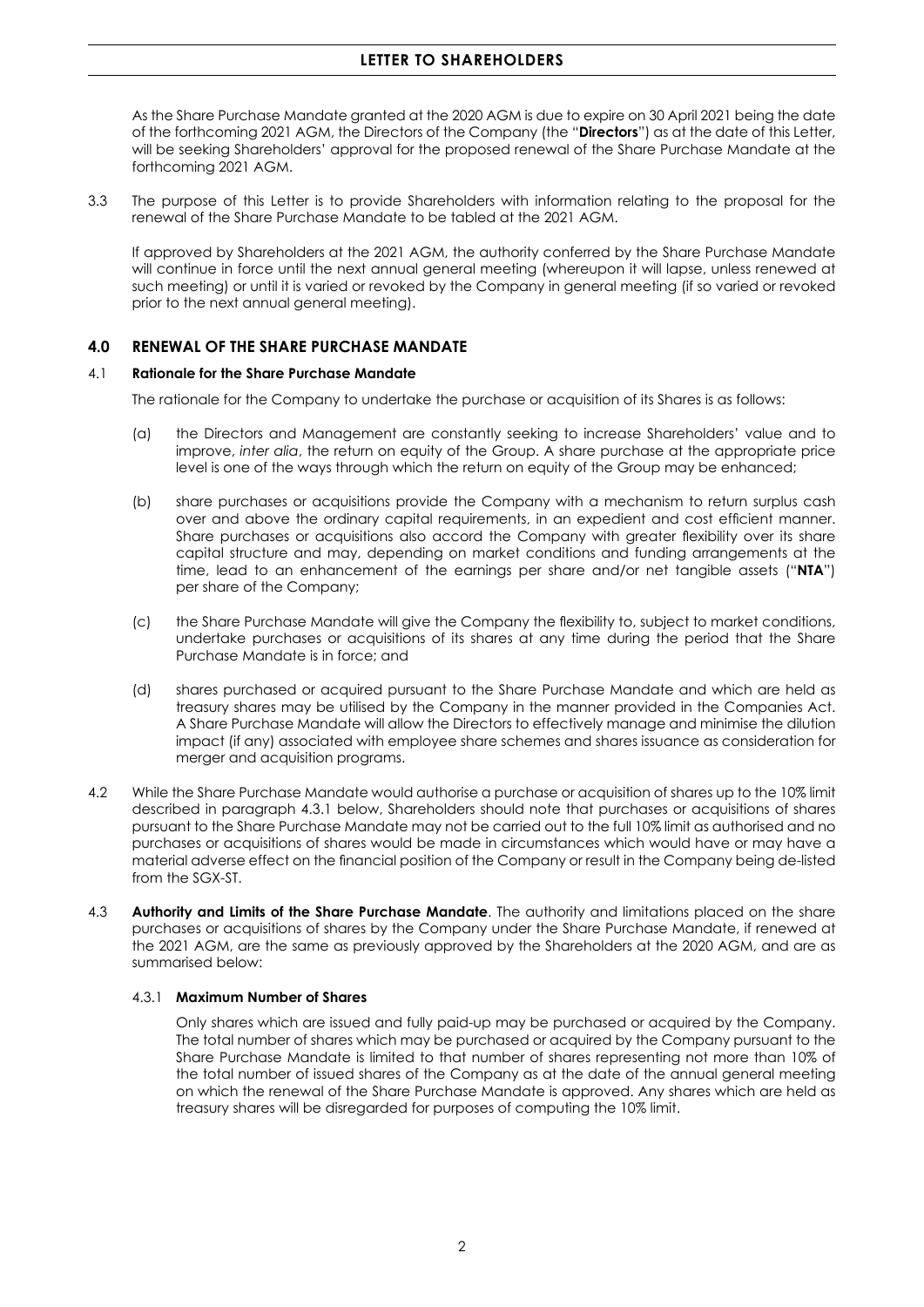Purely for illustrative purposes, on the basis of a total of 275,557,667 issued shares as at 17 March 2021 being the latest practicable date prior to the issue of this Letter (the "**Latest Practicable Date**"), and assuming no further shares are issued on or prior to the 2021 AGM, and no further shares are held by the Company as treasury shares, on or prior to the 2021 AGM, not more than 27,555,766 shares (representing 10% of the issued share capital of the Company as at that date) may be purchased by the Company pursuant to the proposed Share Purchase Mandate.

## 4.3.2 **Duration of Authority**

Purchases or acquisitions of shares may be made, at any time and from time to time, on and from the date of the 2021 AGM, at which the renewal of the Share Purchase Mandate is approved, up to the earliest of:

- (a) the date on which the next annual general meeting of the Company is held or required by law to be held; or
- (b) the date on which the authority conferred by the Share Purchase Mandate is revoked or varied in a general meeting of the Company; or
- (c) the date on which the share purchases have been carried out to the full extent mandated.

## 4.3.3 **Manner of Purchase or Acquisition of Shares**

Purchases or acquisitions of shares may be made by way of:

- (a) on-market purchases ("**Market Purchases**"), transacted on the SGX-ST through the SGX-ST's Central Limit Order Book trading system and/or through one or more duly licensed stockbrokers appointed by the Company for the purpose; and/or
- (b) off-market purchases ("**Off-Market Purchases**") effected pursuant to an equal access scheme or schemes as defined in Section 76C of the Companies Act.

The Directors may impose such terms and conditions which are not inconsistent with the Share Purchase Mandate, the Listing Manual of SGX-ST (the "**Listing Manual**") and the Companies Act as they consider fit in the interests of the Company in connection with or in relation to any equal access scheme or schemes.

Off-Market Purchases must, however, satisfy all the following conditions:

- (i) offers for the purchase or acquisition of shares shall be made to every person who holds shares to purchase or acquire the same percentage of their shares;
- (ii) all of those persons shall be given a reasonable opportunity to accept the offers made; and
- (iii) the terms of all the offers shall be the same, except that there shall be disregarded (1) differences in consideration attributable to the fact that offers may relate to shares with different accrued dividend entitlements, (2) differences in the offers introduced solely to ensure that each person is left with a whole number of shares and (3) if applicable, differences in consideration attributable to the fact that offers relate to shares with different amounts remaining unpaid.

Further, if the Company wishes to make Off-Market Purchases in accordance with an equal access scheme, it must issue an offer document containing at least the following information:

- (i) terms and conditions of the offer;
- (ii) period and procedures for acceptances;
- (iii) the reasons for the proposed share purchase;
- (iv) the consequences, if any, of share purchases by the Company that will arise under The Singapore Code on Take-overs and Mergers (the "**Take-over Code**") or other applicable take-over rules;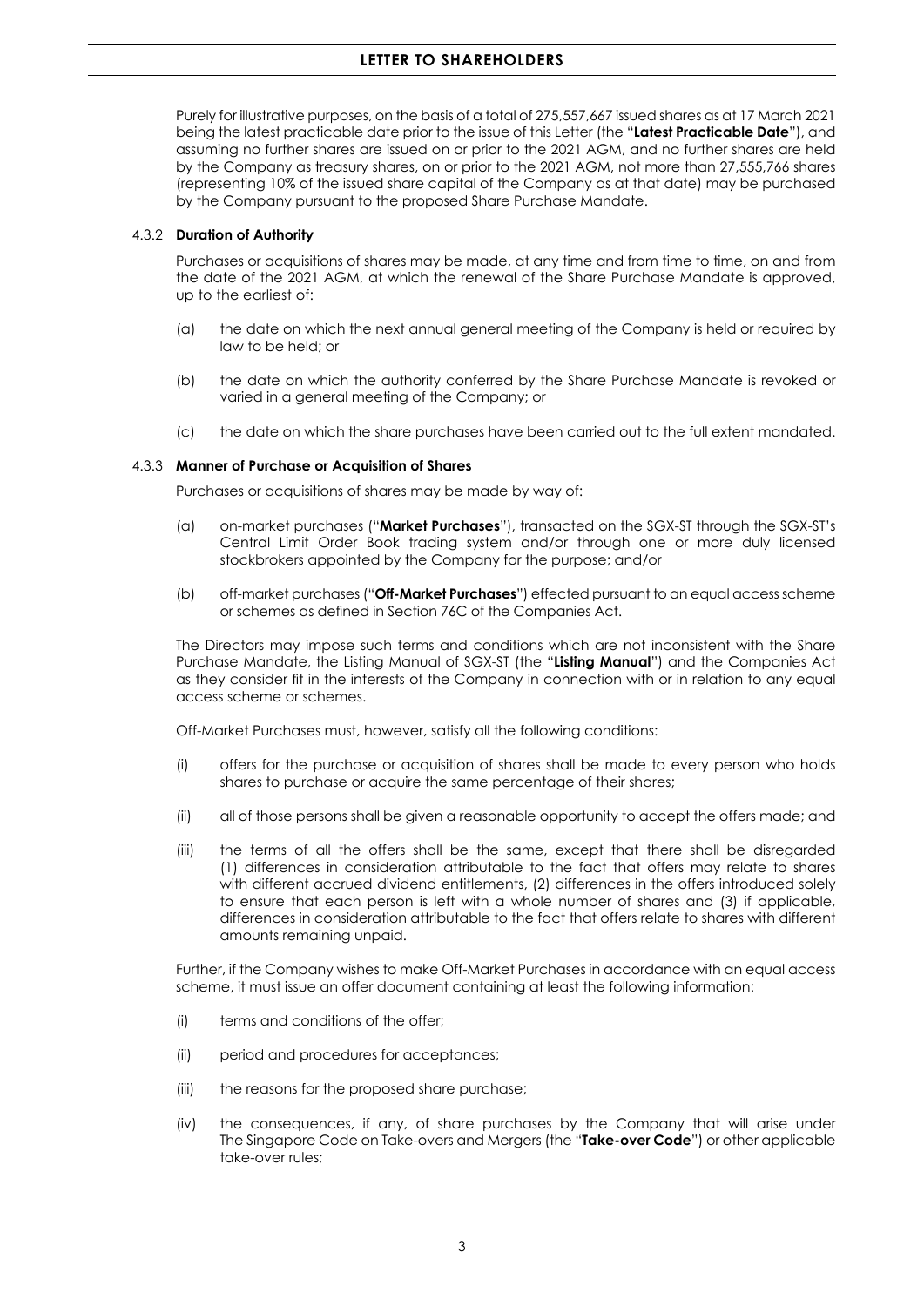- (v) whether the share purchase, if made, could affect the listing of the Company's equity securities on the SGX-ST;
- (vi) details of any share purchase made by the Company in the previous 12 months (whether Market Purchases or Off-Market Purchases in accordance with an equal access scheme), giving the total number of shares purchased, the purchase price per share or the highest and lowest prices paid for the purchases, where relevant, and the total consideration paid for the purchases; and
- (vii) whether the shares purchased by the Company will be cancelled or kept as treasury shares.

### 4.3.4 **Purchase Price**

The purchase price (excluding brokerage, commission, applicable goods and services tax and other related expenses) to be paid for a share will be determined by the Directors and shall not exceed the maximum price as set out below:

- (a) in the case of Market Purchases, 105% of the Average Closing Price of the shares; and
- (b) in the case of Off-Market Purchases, 110% of the Average Closing Price of the shares,

in either case, excluding related expenses of the purchase or acquisition (the "**Maximum Price**").

For the purposes of the above:

"**Average Closing Price**" means the average of the last dealt prices of a share for the five consecutive market days on which the shares are transacted on the SGX-ST immediately preceding the date of the Market Purchases by the Company or, as the case may be, the date of the making of the offer pursuant to the Off-Market Purchases, and deemed to be adjusted in accordance with the Listing Rules of the SGX-ST for any corporate action which occurs during the relevant five-day period and the day of the market purchase or, as the case may be, the date of the making of the offer pursuant to the off-market purchase; and

"**date of the making of the offer**" means the date on which the Company announces its intention to make an offer for the purchase or acquisition of shares from holders of shares, stating therein the relevant terms of the equal access scheme for effecting the Off-Market Purchases.

- 4.4 **Status of Purchased Shares**. Shares purchased or acquired by the Company are deemed cancelled immediately on purchase or acquisition (and all rights and privileges attached to the shares will expire on such cancellation) unless such shares are held by the Company as treasury shares. Accordingly, the total number of issued shares will be diminished by the number of shares purchased or acquired by the Company and which are not held as treasury shares.
- 4.5 **Treasury Shares**. Under the Companies Act, shares purchased or acquired by the Company may be held or dealt with as treasury shares. Some of the provisions on treasury shares under the Companies Act are summarised as follows:
	- 4.5.1 **Maximum Holdings** The number of shares held as treasury shares cannot at any time exceed ten per cent (10%) of the total number of issued shares.
	- 4.5.2 **Voting and Other Rights** The Company cannot exercise any right in respect of treasury shares. In particular, the Company cannot exercise any right to attend or vote at meetings and shall not be entitled to receive dividends or any other distribution of the Company's assets in respect of any treasury shares. The Company shall be treated as having no right to vote and the treasury shares shall be treated as having no voting rights. However, the allotment of treasury shares as fully paid bonus shares is allowed. Also, a subdivision or consolidation of any treasury share into treasury shares of a smaller amount is allowed so long as the total value of the treasury shares after the subdivision or consolidation is the same as before.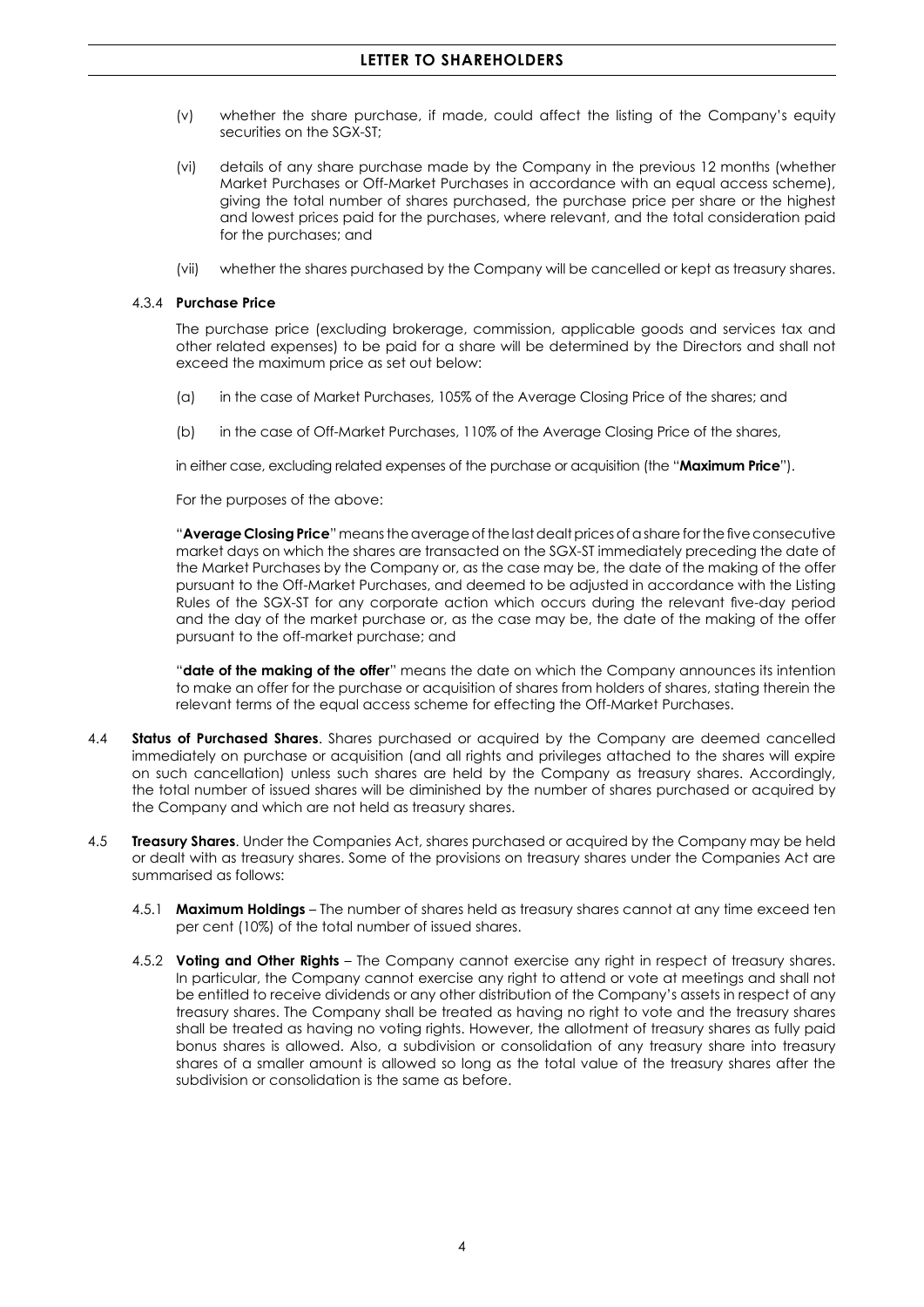- 4.5.3 **Disposal and Cancellation** The Company may dispose of treasury shares at any time in the following ways:
	- (a) sell the treasury shares for cash;
	- (b) transfer the treasury shares for the purposes of or pursuant to an employees' share scheme;
	- (c) transfer the treasury shares as consideration for the acquisition of shares in or assets of another company or assets of a person;
	- (d) cancel the treasury shares; or
	- (e) sell, transfer or otherwise use the treasury shares for such other purposes as may be prescribed by the Minister of Finance.
- 4.6 **Source of Funds**. The Companies Act permits the Company to purchase or acquire its own shares out of capital, as well as from its profits, provided that:
	- (a) the Company is able to pay its debts as they become due in the normal course of business at the time of the purchase and during the 12 months after the purchase;
	- (b) the value of the Company's assets is or will after the purchase become not less than the value of its liabilities (including contingent liabilities).

The Company intends to use its internal sources of funds of the Group and/or external borrowings to finance the Company's purchase or acquisition of the shares. The Directors do not propose to exercise the Share Purchase Mandate to such extent that it would materially affect the working capital requirements of the Group.

4.7 **Financial Effects**. The financial effects on the Company and the Group arising from purchases or acquisitions of shares which may be made pursuant to the Share Purchase Mandate will depend on, *inter alia*, whether the shares are purchased or acquired out of profits and/or capital of the Company, the number of shares purchased or acquired and the price paid for such shares, the amount (if any) borrowed by the Group to fund the purchases or acquisitions, and whether the shares purchased or acquired are held in treasury or cancelled. The financial effects on the Company and the Group, based on the audited financial statements of the Group for the financial year ended 31 December 2020, are based on the assumptions set out below:

#### 4.7.1 **Purchase or Acquisition out of Profits and/or Capital**

Where the consideration paid by the Company for the purchase or acquisition of shares is made out of profits, such consideration (excluding brokerage commission, applicable goods and services tax and other related expenses) will correspondingly reduce the amount available for the distribution of cash dividends by the Company.

Where the consideration paid by the Company for the purchase or acquisition of shares is made out of capital, the amount available for the distribution of cash dividends by the Company will not be reduced.

### 4.7.2 **Number of Shares Acquired or Purchased**

Based on the number of issued and paid-up shares as at the Latest Practicable Date and assuming no further shares are issued, and no further shares are held by the Company as treasury shares, on or prior to the 2021 AGM, the purchase by the Company of up to the maximum limit of 10% of its issued shares will result in the purchase or acquisition of 27,555,766 shares.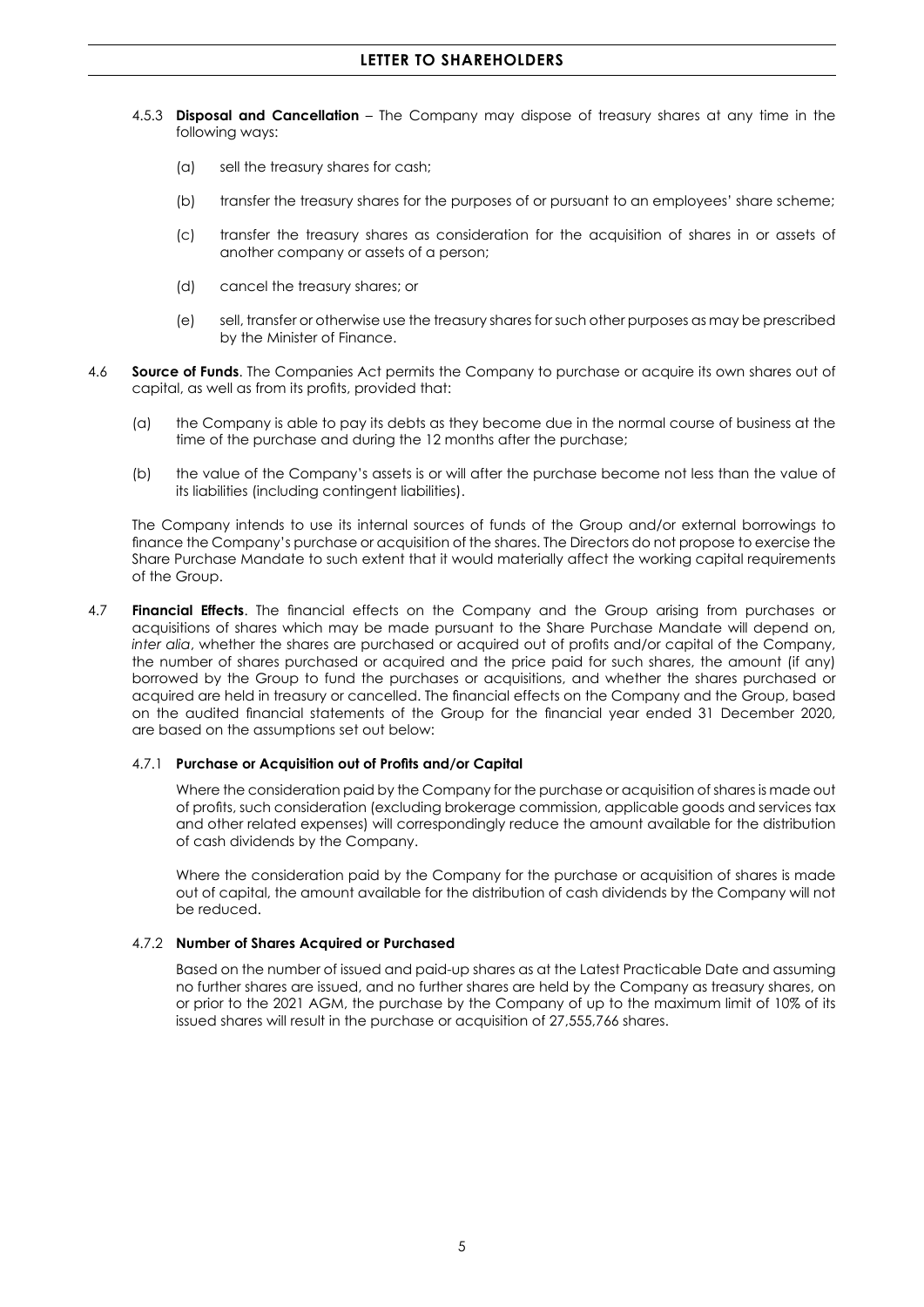## 4.7.3 **Maximum Price Paid for Shares Acquired or Purchased**

In the case of Market Purchases by the Company and assuming that the Company purchases or acquires 27,555,766 shares at the maximum price of S\$4.09 for one share (being the price equivalent to 105% of the Average Closing Price of the shares for the five consecutive market days on which the shares were traded on the SGX-ST immediately preceding the Latest Practicable Date), the maximum amount of funds required for the purchase or acquisition of 27,555,766 shares is S\$112,703,083.

In the case of Off-Market Purchases by the Company and assuming that the Company purchases or acquires 27,555,766 shares at the maximum price of S\$4.28 for one share (being the price equivalent to 110% of the Average Closing Price of the shares for the five consecutive market days on which the shares were traded on the SGX-ST immediately preceding the Latest Practicable Date), the maximum amount of funds required for the purchase or acquisition of 27,555,766 shares is S\$117,938,678.

## 4.7.4 **Whether Repurchased Shares are Cancelled or Held in Treasury**

If the Company chooses not to hold the purchased shares in treasury, such shares shall be cancelled and the total number of issued shares of the Company shall be reduced accordingly. The Company shall:

- (a) reduce the amount of its share capital where the shares were purchased or acquired out of the capital of the Company;
- (b) reduce the amount of its profits where the shares were purchased or acquired out of profits of the Company; or
- (c) reduce the amount of its share capital and profits proportionately where the shares were purchased or acquired out of both the capital and profits of the Company,

by the total amount of the purchase price paid by the Company for the shares cancelled.

Where the purchased shares are held in treasury, the total issued shares of the Company remains unchanged.

### 4.7.5 **Illustrative Financial Effects**

Based on the audited accounts of the Company and the Group for the financial year ended 31 December 2020, the Company has positive equity of approximately S\$211.4 million to effect purchases of its shares from the market. However, for illustrative purposes only, assuming that:

- (i) the Company purchases 27,555,766 shares representing the maximum 10% of its issued share capital as at the Latest Practicable Date; and
- (ii) the aforesaid 27,555,766 shares are purchased at the maximum price of S\$4.09 per share, being a price representing 105% of the Average Closing Price as at the Latest Practicable Date,

and for purposes of this illustration, it is assumed that the Company is using only external sources to finance purchases of its shares from the market at an interest rate of 5% per annum and that the purchased shares are cancelled, the financial effects of the purchase of shares by the Company pursuant to the Share Purchase Mandate on the Company's and the Group's audited financial statements for FY2020 would be as set out below: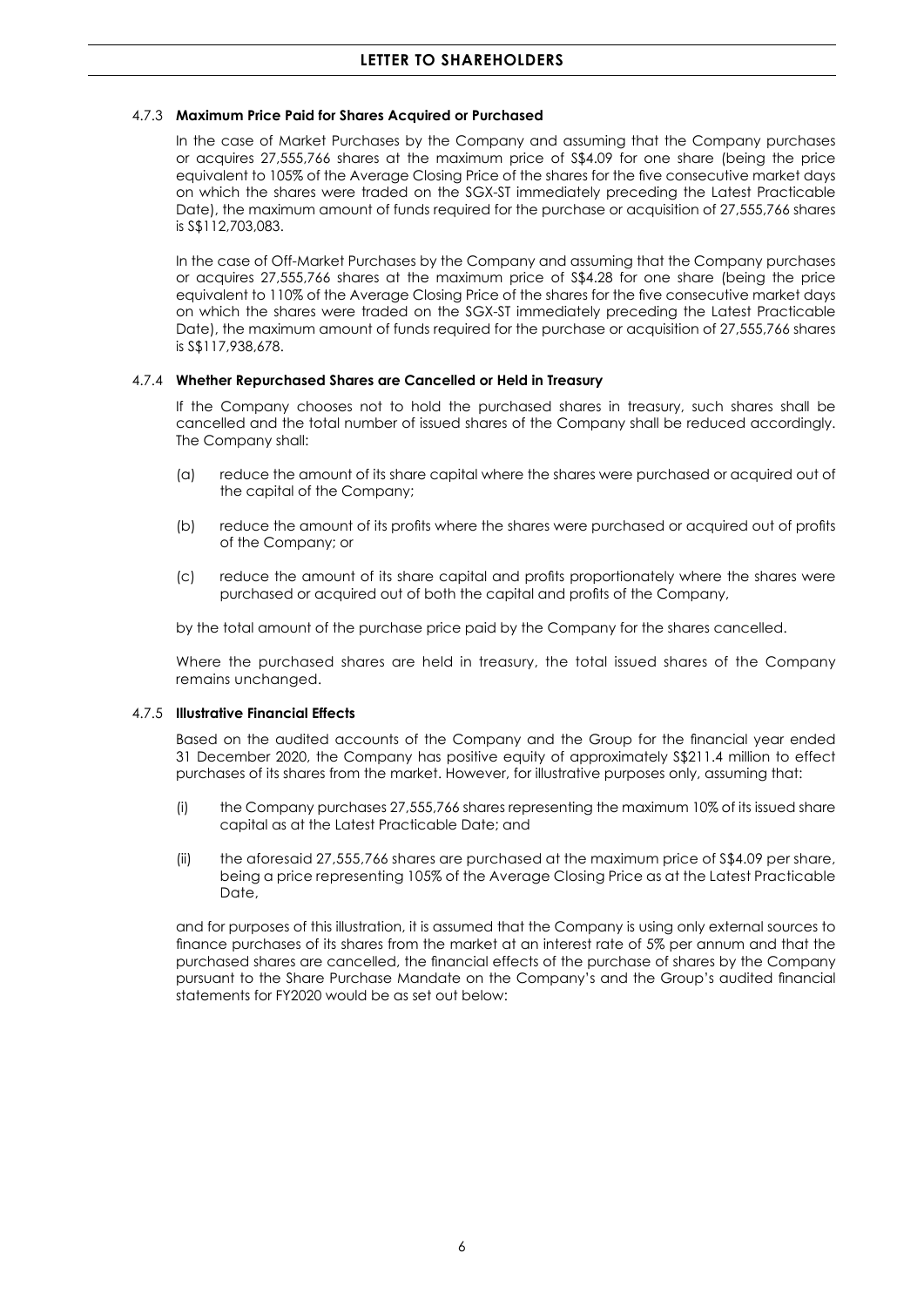# **LETTER TO SHAREHOLDERS**

|                                                              | Group                                            |                                          |                                                  | Company                                  |  |
|--------------------------------------------------------------|--------------------------------------------------|------------------------------------------|--------------------------------------------------|------------------------------------------|--|
|                                                              | <b>Before</b><br><b>Share</b><br><b>Purchase</b> | After<br><b>Share</b><br><b>Purchase</b> | <b>Before</b><br><b>Share</b><br><b>Purchase</b> | After<br><b>Share</b><br><b>Purchase</b> |  |
| As at 31 December 2020 (\$\$'000)                            |                                                  |                                          |                                                  |                                          |  |
| Shareholders' Funds                                          | 211,430                                          | 98,727                                   | 50,962                                           | (61, 741)                                |  |
| Net Tangible Assets                                          | 155,275                                          | 42,572                                   | 50,962                                           | (61, 741)                                |  |
| <b>Current Assets</b>                                        | 266,389                                          | 266,389                                  | 18,260                                           | 18,260                                   |  |
| <b>Current Liabilities</b>                                   | 110,785                                          | 223,488                                  | 12,418                                           | 125,121                                  |  |
| <b>Working Capital</b>                                       | 155,604                                          | 42.901                                   | 5,842                                            | (108, 861)                               |  |
| <b>Total Borrowings</b>                                      | 1,868                                            | 114,571                                  |                                                  | 112,703                                  |  |
| Number of Shares ('000)                                      |                                                  |                                          |                                                  |                                          |  |
| Issued and paid-up share capital<br>(net of treasury shares) | 275,558                                          | 248,002                                  | 275,558                                          | 248,002                                  |  |
| Weighted average number of issued and<br>paid-up shares      | 277,888                                          | 250,332                                  | 277,888                                          | 250,332                                  |  |
| <b>Financial Ratios</b>                                      |                                                  |                                          |                                                  |                                          |  |
| NTA per share (Singapore cents)                              | $56.35^{(1)}$                                    | $17.17^{(2)}$                            | $18.49^{(1)}$                                    | $(24.90)^{(2)}$                          |  |
| Gearing Ratio (times) <sup>(3)</sup>                         | 0.01                                             | 2.69                                     |                                                  | (1.83)                                   |  |
| Current Ratio (times)                                        | 2.40                                             | 1.19                                     | 1.47                                             | 0.15                                     |  |
| Earnings per share (Singapore cents)                         | $35.12^{(1)}$                                    | $36.73^{(2)}$                            | 0.09(1)                                          | $0.10^{(2)}$                             |  |

#### **Notes:**

(1) The NTA per share and basic earnings per share was calculated based on the number of shares in issue (excluding treasury shares) of 275,557,667 at the end of FY2020 and weighted average number of shares in issue (excluding treasury shares) of 277,888,030 for FY2020 respectively before adjusting for the share purchase.

(2) The NTA per share and basic earnings per share was calculated based on the number of shares in issue (excluding treasury shares) of 248,002,234 at the end of FY2020 and weighted average number of shares in issue of 250,332,264 for FY2020 respectively after adjusting for the share purchase.

(3) Gearing ratio is based on total borrowings at the end of FY2020.

(4) As at 31 December 2020, the Group and the Company had cash balances of S\$134.8 million and S\$8.9 million respectively.

As illustrated above, the purchase of shares will reduce the working capital from S\$155.6 million to S\$42.9 million and the NTA per share of the Group as at 31 December 2020 from 56.35 Singapore cents per share to 17.17 Singapore cents per share and reducing the NTA per share of the Company as at 31 December 2020 from 18.49 Singapore cents per share to net tangible liabilities of 24.90 Singapore cents per share respectively assuming that all share purchases are funded through borrowings.

Assuming that the purchase of shares had taken place on 1 January 2020, the consolidated basic gain per share of the Group for FY2020 would be increased from 35.12 Singapore cents per share to 36.73 Singapore cents per share as a result of the reduction in the number of issued shares, taking into consideration the interest expense relating to the external funding for the share purchase transaction.

#### Shareholders should note that the financial effects set out in this section are purely for illustrative purposes **only and are in no way indicative of the Company's real financial position or a forecast of the Company's financial figures.**

**Although the share Purchase Mandate would authorise the Company to purchase or acquire up to 10% of the issued shares, the Company may not necessarily purchase or acquire or be able to purchase or acquire the entire 10% of the issued shares.**

**In particular, the Directors do not intend to exercise the Share Purchase Mandate to such an extent as would have a material adverse effect on the working capital requirements of the Group or the gearing levels.**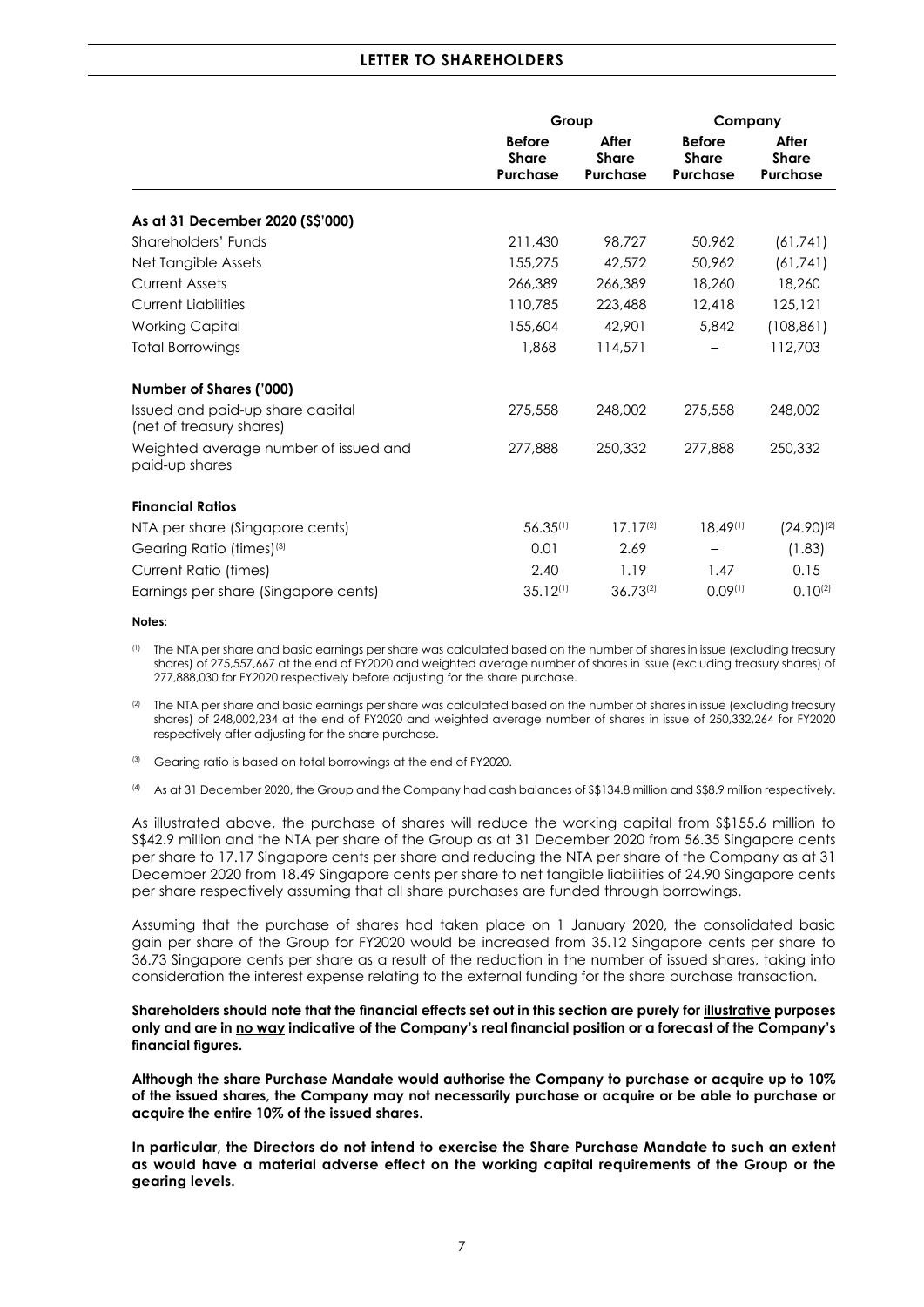4.8 **Listing Rules**. Under Rule 886(1) of the Listing Manual, a listed company must notify the SGX-ST of all purchases or acquisitions of its shares no later than 9.00 a.m. (a) in the case of Market Purchases, on the market day (i.e. a day on which the SGX-ST is open for securities trading, "**Market Day**") following the day of purchase or acquisition of any of its shares; and (b) in the case of Off-Market Purchases under an equal access scheme, on the second Market Day after the close of acceptance of the offer. The notification of such share purchase to the SGX-ST shall be in such form and shall include such details that the SGX-ST may prescribe, such as details of the total number of shares purchased, the purchase price per share or the highest and lowest prices paid for such shares, as applicable.

The Company shall report to the SGX-ST of any sale, transfer, cancellation and/or use of treasury shares, stating the (a) date of the sale, transfer, cancellation and/or use; (b) purpose of such sale, transfer, cancellation and/or use; (c) number of treasury shares sold, transferred, cancelled and/or used; (d) number of treasury shares before and after such sale, transfer, cancellation and/or use; (e) percentage of the number of treasury shares against the total number of shares outstanding in a class that is listed before and after such sale, transfer, cancellation and/or use; and (f) value of the treasury shares if they are used for a sale or transfer, or cancelled.

While the Listing Manual does not expressly prohibit any purchase of shares by a listed company during any particular time(s), because the listed company would be regarded as an "insider" in relation to any proposed purchase or acquisition of its shares, the Company will not undertake to purchase or acquire shares pursuant to the proposed Share Purchase Mandate at any time after a price sensitive development has occurred or has been the subject of a decision until the price sensitive information has been publicly announced. In particular, the Company will not purchase or acquire any shares during the period commencing one month immediately preceding the announcement of the Company's halfyearly and full-year results.

- 4.9 **Listing Status of Shares**. Under Rule 723 of the Listing Manual, a listed company must ensure that at least 10% of the total issued shares (excluding treasury shares, preference shares and convertible equity securities) in a class that is listed is at all times held by the public. As at the Latest Practicable Date, there are 253,392,098 issued shares in the hands of the public, representing approximately 92.0% of the issued shares of the Company. Accordingly, the Company is of the view that there is a sufficient number of shares in issue held by public shareholders which would permit the Company to undertake purchases or acquisitions of its shares through Market Purchases up to the full 10% limit pursuant to the Share Purchase Mandate without affecting the listing status of the shares on the SGX-ST. If the Company purchases shares up to 10% of the issued shares, the issued shares in the hands of the public would be approximately 91.1% of the issued shares of the Company. The Directors will also use their best efforts to ensure that, notwithstanding any share purchases by the Company, a sufficient number of shares remain in the hands of the public so that the share purchases will not adversely affect the listing status of the shares on the SGX-ST, cause market illiquidity or adversely affect the orderly trading of the shares.
- 4.10 **Take-over Implications**. Appendix 2 of the Take-over Code contains the Share Buy-Back Guidance Note. The take-over implications arising from any purchase or acquisition by the Company of its shares are set out below:

### 4.10.1 **Obligations to make a Take-over Offer**

If, as a result of any purchase or acquisition by the Company of its shares, the proportionate interest in the voting capital of the Company of a Shareholder and persons acting in concert with him increases, such increase will be treated as an acquisition for the purposes of Rule 14 of the Take-over Code. Consequently, a Shareholder or a group of Shareholders acting in concert with a Director could obtain or consolidate effective control of the Company and become obliged to make an offer under Rule 14 of the Take-over Code.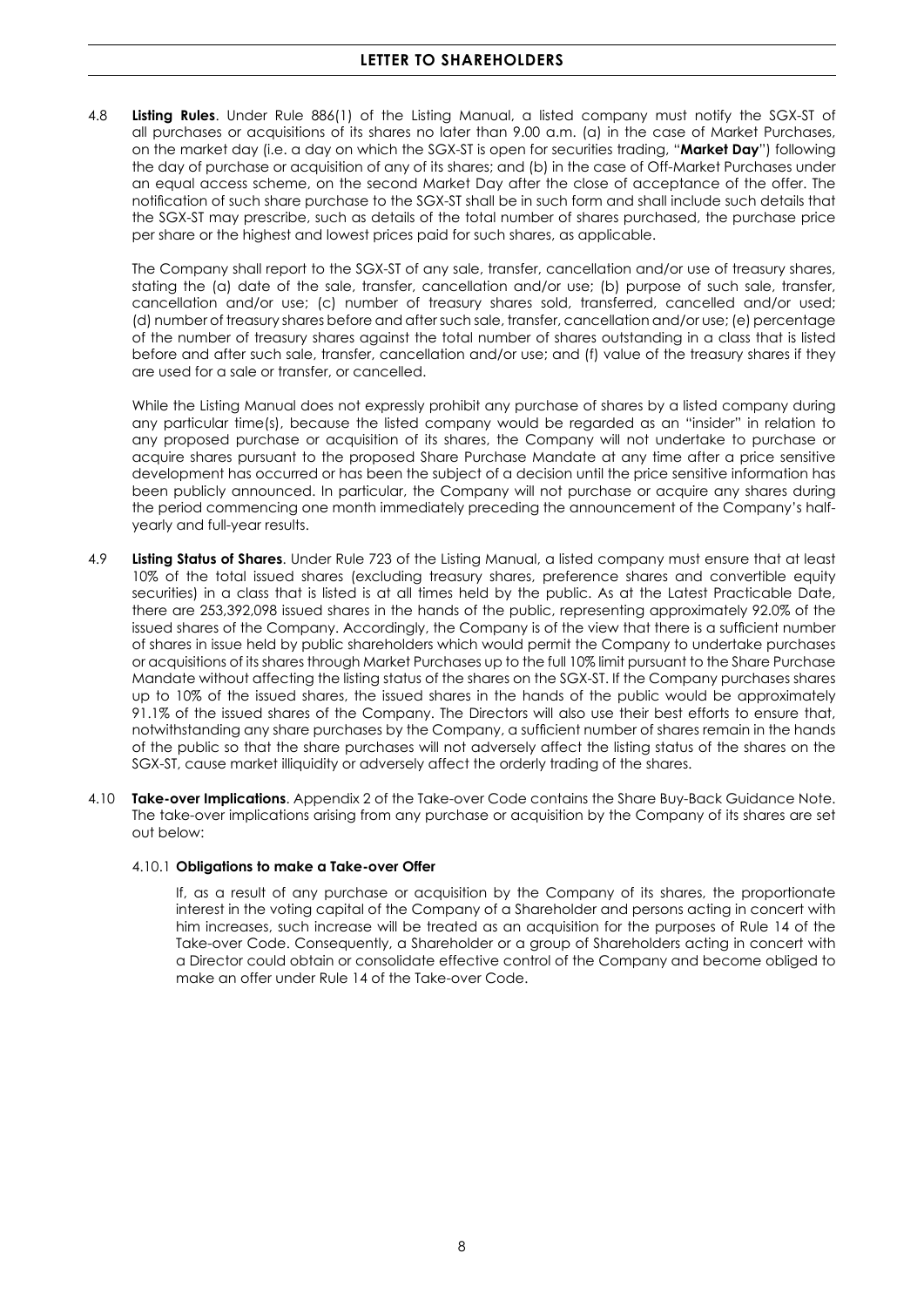#### 4.10.2 **Persons Acting in Concert**

Under the Take-over Code, persons acting in concert comprise individuals or companies who, pursuant to an agreement or understanding (whether formal or informal), co-operate, through the acquisition by any of them of shares in a company, to obtain or consolidate effective control of that company. Unless the contrary is established, the following persons (*inter alia*) will be presumed to be acting in concert:

- (a) a company with any of its directors (together with their close relatives, related trusts as well as companies controlled by any of the directors, their close relatives and related trusts);
- (b) a company, its parent, subsidiaries and fellow subsidiaries, and their associated companies, and companies of which such companies are associated companies, all with each other; and
- (c) a person with any investment company, unit trust or other fund whose investment such person manages on a discretionary basis, but only in respect of the investment account which such person manages.

For this purpose, ownership or control of at least twenty per cent (20%) but not more than fifty per cent (50%) of the equity share capital of a company will be regarded as the test of associated company status.

The circumstances under which Shareholders, including Directors, and persons acting in concert with them respectively, will incur an obligation to make a take-over offer under Rule 14 of the Take-over Code after a purchase or acquisition of shares by the Company are set out in Appendix 2 of the Take-over Code.

### 4.10.3 **Effect of Rule 14 and Appendix 2**

In general terms, the effect of Rule 14 and Appendix 2 of the Take-over Code is that, unless exempted, Directors and persons acting in concert with them will incur an obligation to make a take-over offer under Rule 14 if, as a result of the Company purchasing or acquiring shares, the voting rights of such Directors and persons acting in concert with them would increase to 30% or more, or in the event that such Directors and persons acting in concert with them hold between 30% and 50% of the Company's voting rights, if the voting rights of such Directors and persons acting in concert with them would increase by more than 1% in any period of six months.

Under Appendix 2 of the Take-over Code, a Shareholder not acting in concert with the Directors will not be required to make a take-over offer under Rule 14 if, as a result of the Company purchasing or acquiring its shares, the voting rights of such Shareholder would increase to 30% or more, or, if such Shareholder holds between 30% and 50% of the Company's voting rights, the voting rights of such Shareholder would increase by more than 1% in any period of six months. Such Shareholder need not abstain from voting in respect of the resolution authorising the Share Purchase Mandate.

Based on the table set out in paragraph 5.2 below, in the event the Company purchases up to the limit of 10% of its shares pursuant to the Share Purchase Mandate, the aggregate voting rights of James Toh Ban Leng will increase from 5.23% to 5.82%.

**The statements in this paragraph 4.10 do not purport to be a comprehensive or exhaustive description of all implications that may arise under the Take-over Code. Shareholders who are in doubt as to their obligations, if any, to make a mandatory take-over offer under the Take-over Code as a result of any purchase or acquisition of shares by the Company should consult the Securities Industry Council and/or their professional advisers at the earliest opportunity.**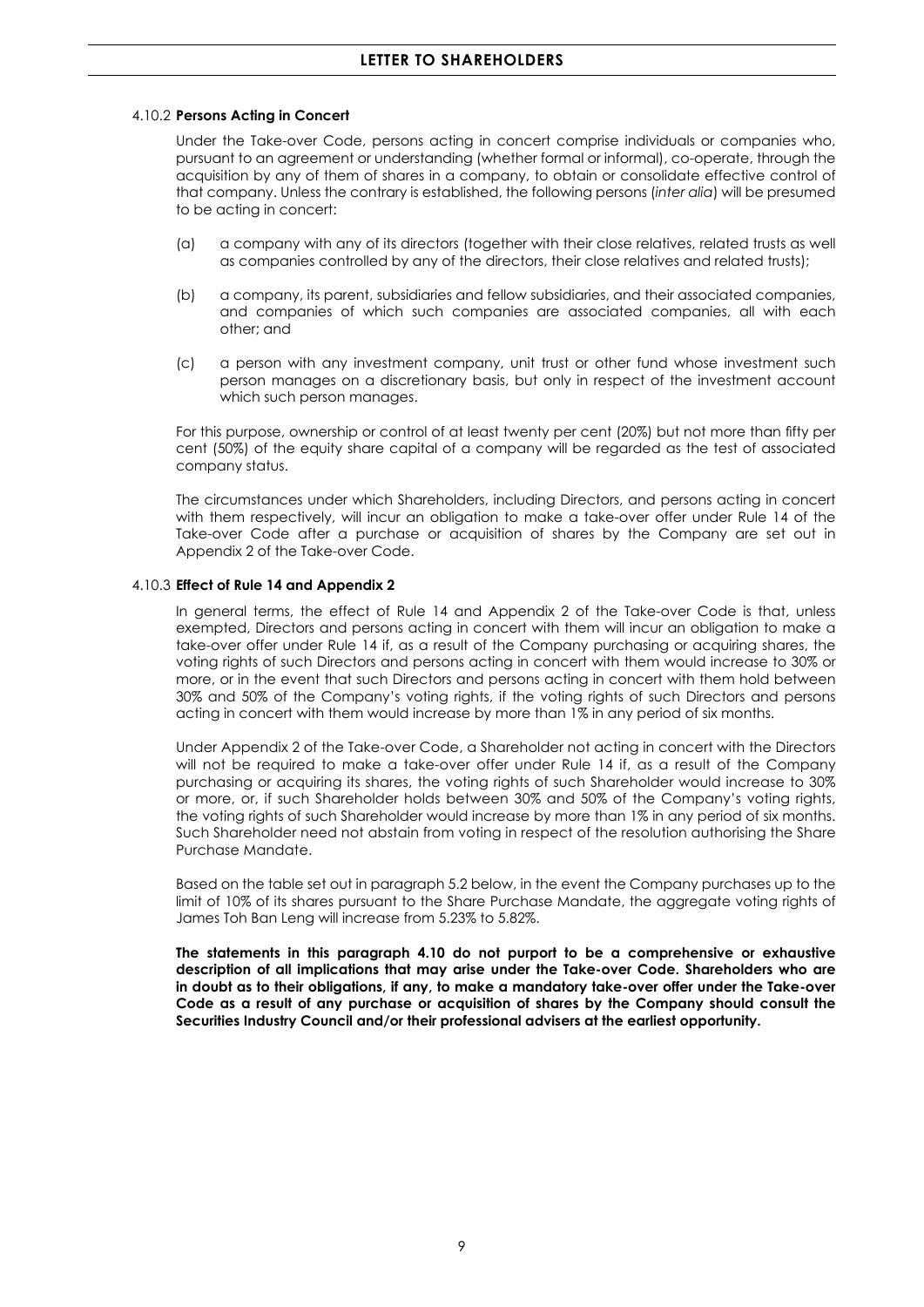### 4.11 **Details of Shares bought by the Company since the 2020 AGM**

As at the Latest Practicable Date, the Company had, pursuant to the Share Purchase Mandate approved by Shareholders at the 2020 AGM, purchased or acquired an aggregate of 278,000 shares by way of Market Purchases. The highest and lowest prices paid were S\$4.10 and S\$3.46 per share respectively. The total consideration (including clearing charges, etc) paid was S\$1,059,520. The following are the details of the shares bought by the Company since the 2020 AGM:

| <b>Date of Purchase</b>                | Number of<br><b>Shares Bought</b> | Weighted<br><b>Average Price</b><br>(exclusive of<br>charges) |  |
|----------------------------------------|-----------------------------------|---------------------------------------------------------------|--|
| 31 August 2020                         | 145,000                           | 4.077                                                         |  |
| 24 September 2020<br>25 September 2020 | 83,000<br>50,000                  | 3.527<br>3.460                                                |  |
|                                        |                                   |                                                               |  |

## **5.0 DIRECTORS' AND SUBSTANTIAL SHAREHOLDERS' INTERESTS**

5.1 **Directors' Interests**. As at the Latest Practicable Date, the Directors' interests in shares as recorded in the Register of Directors' Interests are as follows:

|                    | <b>Number of Shares</b>          |      |                    | <b>Number of Shares</b> |                                              |
|--------------------|----------------------------------|------|--------------------|-------------------------|----------------------------------------------|
| <b>Director</b>    | <b>Direct</b><br><b>Interest</b> | %    | Deemed<br>Interest | %                       | comprised in<br>outstanding Share<br>options |
| Loke Wai San       | 5,444,310                        | 1.98 |                    |                         | 2,472,000                                    |
| James Toh Ban Leng | 12,225,020                       | 4.44 | 2.196.772          | 0.80                    |                                              |
| Adrian Chan Pengee | 85,000                           | 0.03 |                    |                         |                                              |
| <b>Basil Chan</b>  | 150,000                          | 0.05 |                    |                         |                                              |
| Loh Kin Wah        | 525,000                          | 0.19 |                    |                         |                                              |
| Lavi Alexander Lev | 25,000                           | 0.01 |                    |                         |                                              |
| Chok Yean Hung     | 1,514,467                        | 0.55 |                    |                         | 1,352,000                                    |

5.2 **Substantial Shareholders' Interests**. As at the Latest Practicable Date, the interests of the substantial Shareholders in shares as recorded in the Register of Substantial Shareholders are as follows:

|                                   | <b>Number of Shares</b>                |      |                            |      |  |  |
|-----------------------------------|----------------------------------------|------|----------------------------|------|--|--|
| Substantial Shareholder           | <b>Direct</b><br>$Z^{(1)}$<br>Interest |      | Deemed<br>%(1)<br>Interest |      |  |  |
| James Toh Ban Leng <sup>(2)</sup> | 12.225.020                             | 4.44 | 2.196.772                  | 0.80 |  |  |

(1) Based on 275,557,667 issued shares (excluding treasury shares) as at the Latest Practicable Date.

<sup>(2)</sup> The deemed interest arises as Mr. James Toh Ban Leng is a shareholder of A.C.T. Holdings Pte Ltd which owns 2,196,772 shares in the Company.

# **6.0 DIRECTORS' RECOMMENDATION**

6.1 **The Share Purchase Mandate**. The Directors are of the opinion that the proposed renewal of the Share Purchase Mandate is in the best interests of the Company. Accordingly, they recommend that Shareholders vote in favour of Resolution 11 being the ordinary resolution relating to the proposed renewal of the Share Purchase Mandate, at the 2021 AGM.